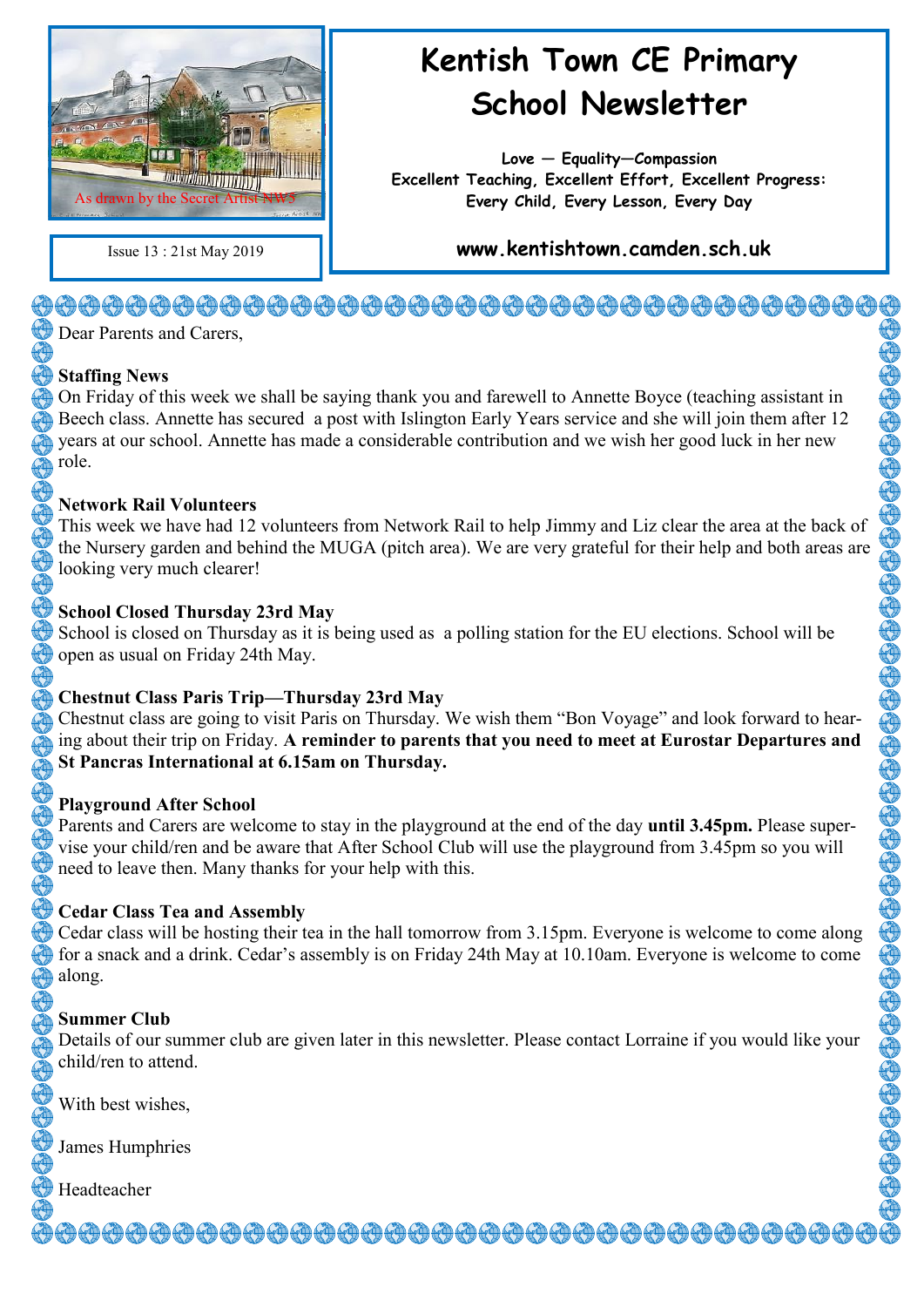

Happy Birthday to all those children who have a birthday in May.

R

| & Louis                 | Milan | Avante  | Jean     |
|-------------------------|-------|---------|----------|
| a<br>a Inaya            | Anisa | Lola    | Jason    |
| Nina                    | Ryan  | Harriet | Robin    |
| <b>R</b> Timisire       | Jason | Sameeha | Oscar    |
| <b>Referencis Louis</b> |       | Dorian  | Lawrence |
|                         |       |         |          |